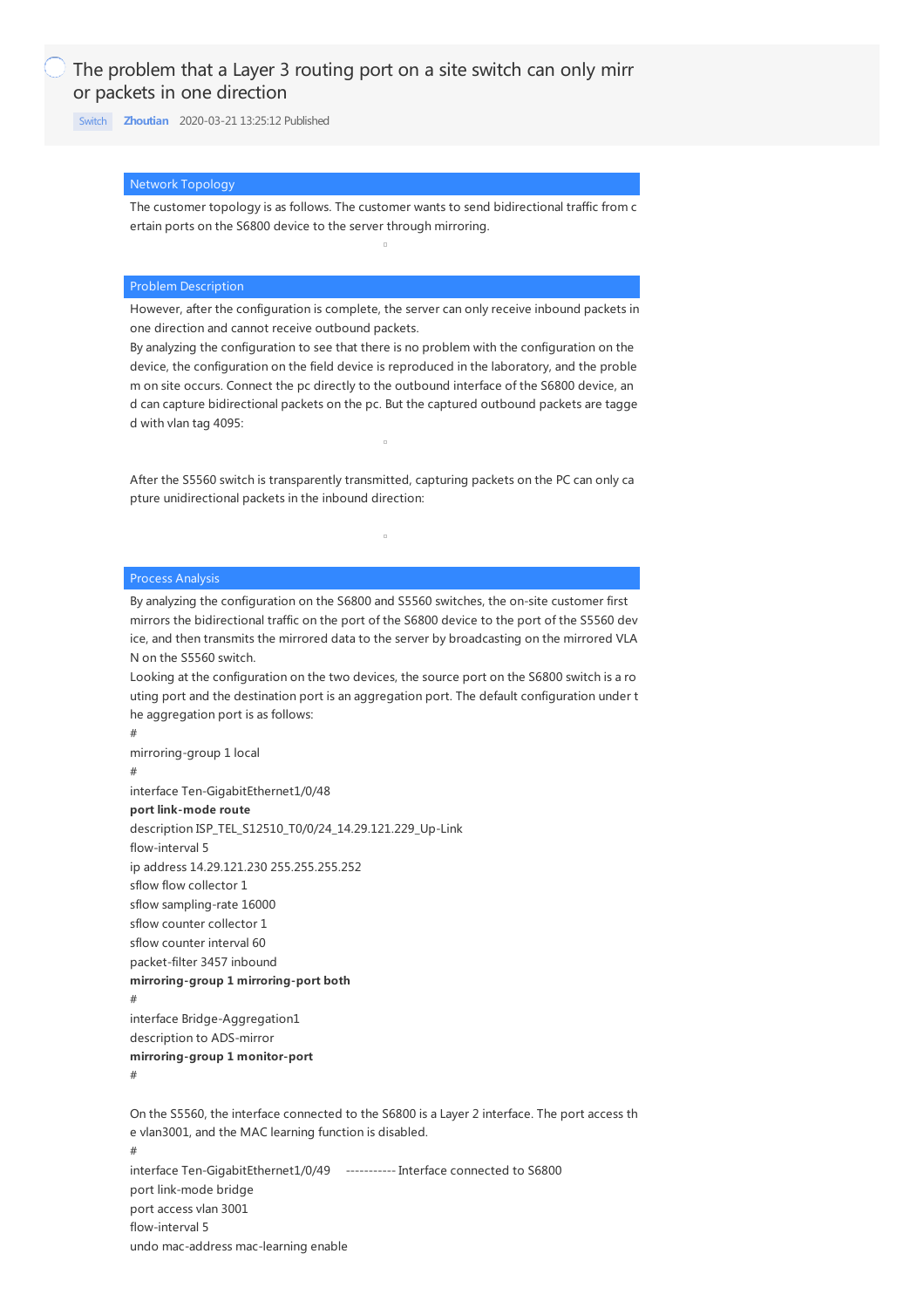interface Ten-GigabitEthernet1/0/50 ----------- Interface connected to the server port link-mode bridge port access vlan 3001 stp edged-port

#

#

Through analysis and confirmation, after the Layer 3 routing port is enabled on the port of th e switch, the underlying implementation is still implemented through the Layer 3 virtual inte rface (vlan 4095). When the packet is sent from the Layer 3 port, the outer 4095 label is strip ped However, in the implementation of mirroring: the action of de-labeling the packets in th e outbound direction of the routing port and access port is after the mirroring action, so the packets in the out direction are mirrored with the VLAN tag (4095), and the packets are mirr ored to 5560 When the interface is connected, because the interface access vlan 3001, the V LAN check fails and is thrown away.

### **Solution**

According to the above analysis, it can be seen that the outbound packet cannot be sent to the server because the packet mirrored by the Layer 3 routing port has tag4095, which caus es the VLAN check on the S5560 device interface to fail and is discarded. Therefore, what ne eds to be resolved is to check the packets passing the outgoing direction on the S5560 inter face. This can be achieved in two ways:

(1) Remote port mirroring on S6800

On the S6800, mirrored packets can be sent to the vlan, transparently transmitted in vlan300 1, 3001 transparently transmitted on 5560, mac learning on 3001 disabled, and server interfa ce access 3001. The implementation of this method is equivalent to tagging the packet with the outer layer 3001 on the S6800 device. When the packet enters the S5560 device interfac e, the outer label is already 3001, and the port can pass the packet through. Remove the out er layer 3001 label on the port connected to the server.

Two-way packets can be captured, but due to the problem of the layer 3 interface and the i mplementation of mirroring, the out-direction packets in the two-way packets are labeled 4 095, which cannot be removed. This problem does not exist on the layer 2 port. The configu ration on the 6800 is as follows. The configuration on the S5560 is unchanged.

mirroring-group 1 remote-source mirroring-group 1 remote-probe vlan 3001 # interface Ten-GigabitEthernet3/0/16 port link-mode bridge mirroring-group 1 reflector-port

#

#

(2) Implemented by the QINQ function on the S5560 switch

This method does not modify the configuration on the S6800 switch, and only enables the qi nq function on the port of the S5560 switch. When a packet enters the port of the S5560 swi tch, qinq will first mark the outer tag 3001. Packets tagged with 3001 will be released by the port, and the outer 3001 tag will be removed from the port connected to the server. The po rt configuration on the S5560 switch is as follows. The configuration on the S6800 switch is n ot modified.

#

interface Ten-GigabitEthernet1/0/49 ----------- Interface connected to S6800 port link-mode bridge port access vlan 3001 flow-interval 5 qinq enable undo mac-address mac-learning enable #

#### Analysis summary

The implementation of the Layer 3 routing interface on the switch is also implemented throu gh the VLAN virtual interface (4095) at the bottom. Mirroring is implemented on the Layer 3

 $\alpha$